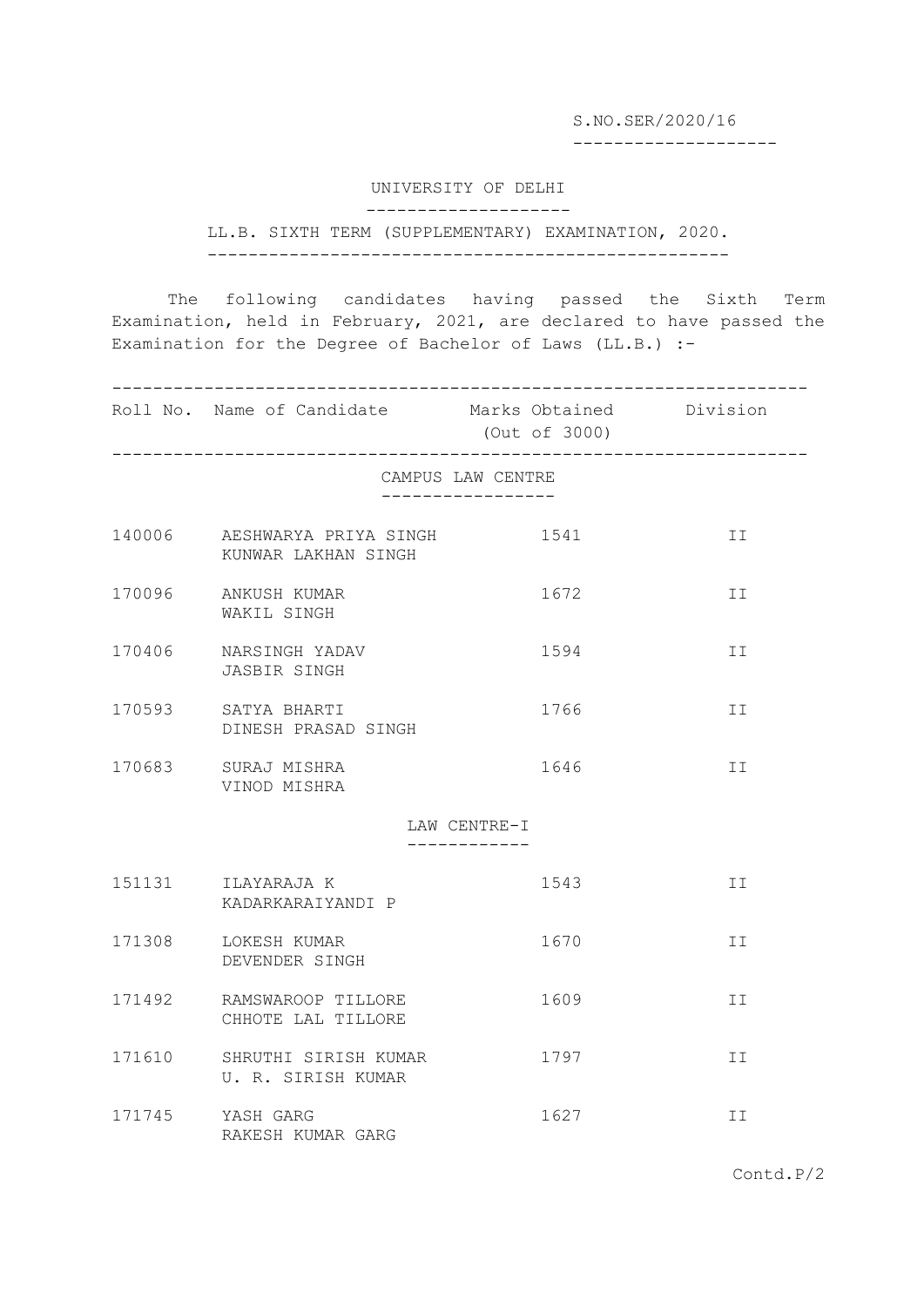UNIVERSITY OF DELHI -------------------- LL.B. SIXTH TERM (SUPPLEMENTARY) EXAMINATION, 2020. --------------------------------------------------- -------------------------------------------------------------------- Roll No. Name of Candidate Marks Obtained Division (Out of 3000) -------------------------------------------------------------------- LAW CENTRE-II ------------- 161905 AAKASH KUMAR SONI 1572 II RAJ KUMAR SONI 162004 ANKITA YADAV 1590 II RAMANAND YADAV 172352 MOHD AFAQUE 1649 1649 MOHD ALTAF 172492 RAJA CHOUDHARY 1709 II RAM KISHORE CHOUDHARY 172516 RAVI KUMAR 1668 II ASHOK VERMA The Result of the remaining candidates is shown as under:-NOTE:- Marks obtained in the Terms concerned have been indicated against the candidates who have passed the Examination.

The paper/s shown under the result columns indicates that the candidates have passed in the paper/s concerned.

| ER-Essential reappear. |                                 |  |                            |   |                           |                                 |  |  |
|------------------------|---------------------------------|--|----------------------------|---|---------------------------|---------------------------------|--|--|
|                        | Roll NO Name of Candidate       |  | Т<br>II<br>(Out of<br>500) | E | R<br>IV<br>Out of<br>500) | S<br>М<br>VI<br>(Out of<br>500) |  |  |
|                        |                                 |  | CAMPUS LAW CENTRE          |   |                           |                                 |  |  |
| 160191                 | DHEERA RAM<br>SHIMBHU RAM       |  |                            |   |                           | 304                             |  |  |
| 170613                 | SHIV SINGH<br>RAM PRAKASH SINGH |  |                            |   |                           | 327                             |  |  |

Contd.P/3

 $- 2 -$